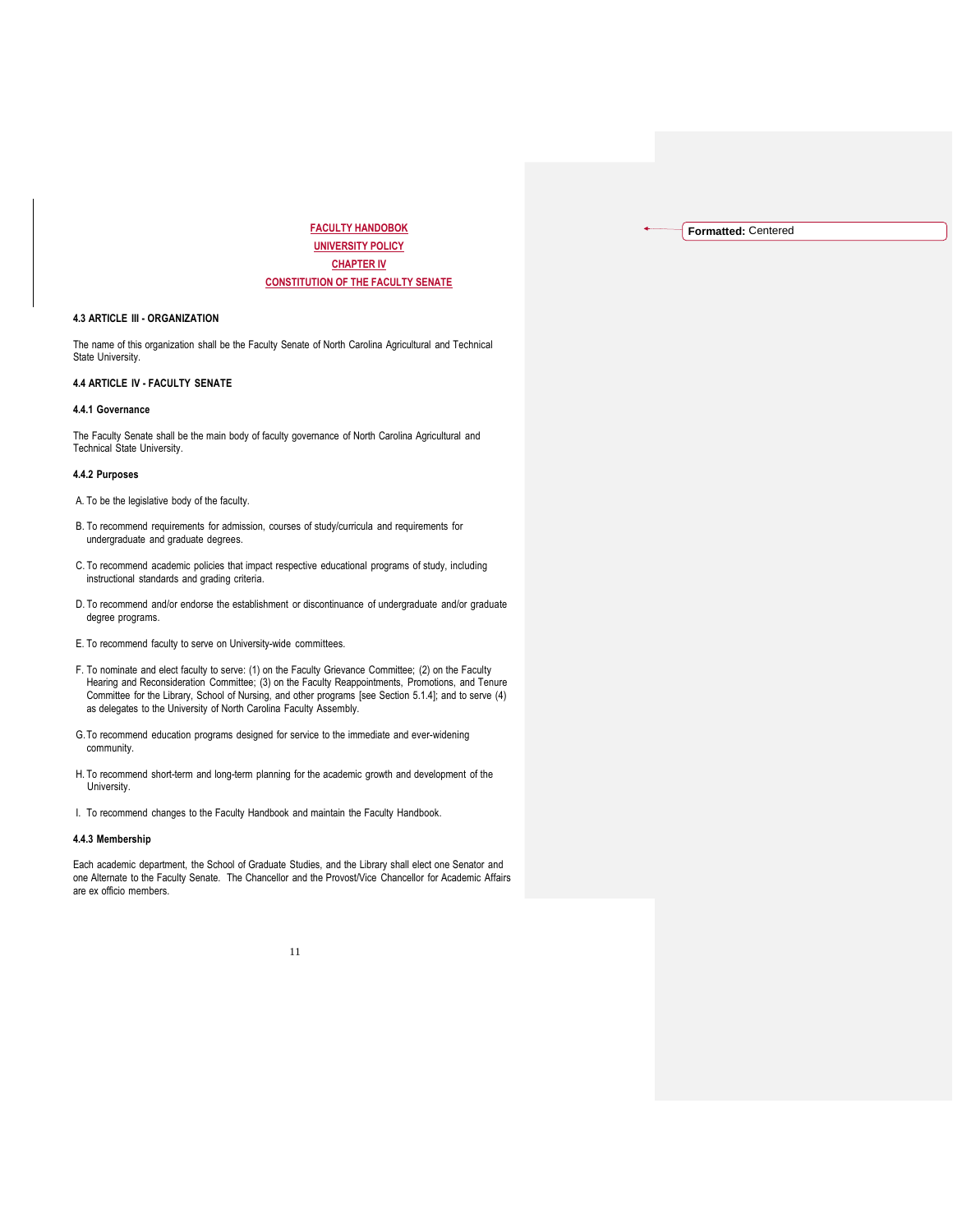- A. Each Senator and Alternate is elected for a <u>two-year three-year</u> term. A Senator may be <u>re-</u>elected<u>-for</u><br>maximum of two consecutive terms any number of times. The Alternate does not automatically elevate to the status of Senator if the Senator is not re-elected or is ineligible to serve another term.
- B. Only Senators and Alternates make motions and vote.
- C. Election of the Senator and Alternate should occur during the month of March. The names of these elected representatives should be forwarded to the Faculty Senate President and Secretary not later than the third Tuesday in April. Newly elected Senators and Alternates shall commence their term at the beginning of the following academic year.
- D. Only full time faculty who are at least in their second year at North Carolina Agricultural and Technical State University may be elected as a Senator or Alternate.
- E. Individuals with administrative appointments (including department chairpersons, directors, assistant/associate deans, and deans) are ineligible to serve as Senators or Alternates.

#### **4.4.4 Responsibilities of Senators**

- A. Each Senator is expected to attend all regular and called meetings of the Faculty Senate.
- B. In the event the Senator is unable to attend a meeting, the Alternate should be notified by the Senator and attend the meeting.
- C. Senators and Alternates are to represent and report the interests and concerns of their departmental faculty.
- D. Senators should report the business of the Senate to their respective departments.
- E. Each Senator must serve on at least one (1) standing committee of the Faculty Senate.

#### **4.4.5 Officers**

The officers of the Faculty Senate shall be the presidentchair, vice presidentchair, secretary, and such other officers as deemed necessary. The Administrative Assistant may assist the secretary, if needed

- A. The officers shall be elected from the elected membership of the Faculty Senate at the last meeting of each year and shall assume responsibility as newly elected officers at the beginning of the following academic year.
- B. The officers shall serve an initial two-year term and may be re-elected for an unlimited number ofadditional two- year term Following the cessation of the second two year term, the officer is not eligible for re-election until after a full one term break in service.s.
- The chair president and the vice president chair shall be elected in different years. The secretary shall be elected in the same year as the vice chairpresident.

**4.4.6 Duties of the Officers**

| F J 2/16/11 4:31 PM                                                 |
|---------------------------------------------------------------------|
| Deleted: A Senator may serve a maximum of<br>two consecutive terms. |
| F J 2/16/11 4:00 PM                                                 |
| Deleted: who has served two consecutive terms                       |
| F J 2/16/11 4:31 PM                                                 |
| Deleted: again after sitting out at least one term                  |

J 2/16/11 4:01 PM Deleted: one F J 2/16/11 4:01 PM Deleted: an additional one year F J 2/16/11 4:01 PM

consecutive terms.

Deleted: C. \_Elected officers may serve two (2)

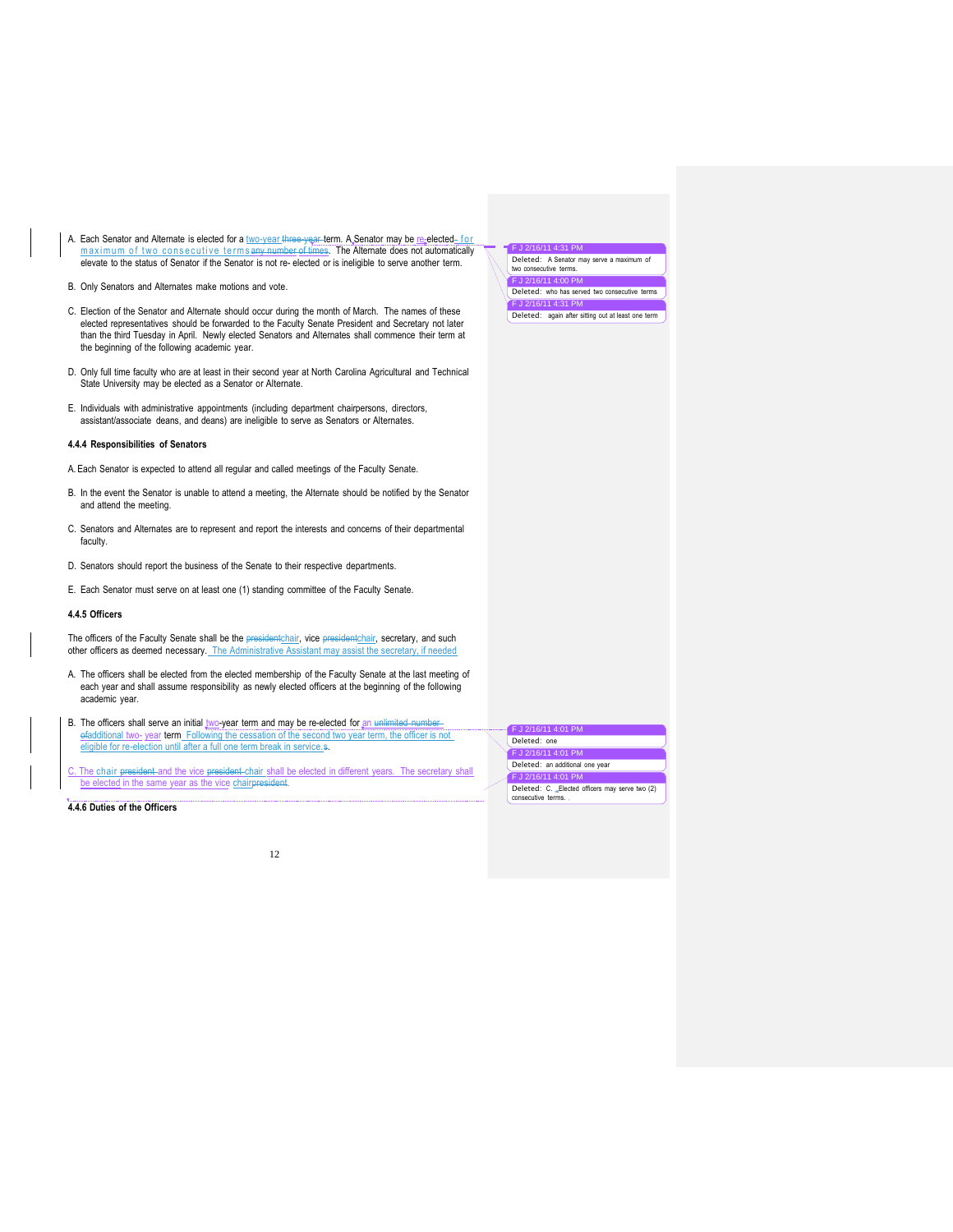- A. The duties of the chair President shall be as follows:
	- (1) To preside at all meetings of the Faculty Senate and the Executive Committee of the Faculty Senate.
	- (2) Except as to committees elected and/or recommended by the Faculty Senate, as set out in Section 4.4.2 to appoint standing committees and other committees as necessary; to attend Board of Trustees meetings; and to execute other duties incumbent with that office.

- B. The duties of the Vice ChairPresident shall be as follows:<br>(1) In absence of the ChairPresident, the Vice President Chair acts in the official capacity of the ChairPresident and performs all the duties of that office.
	- (2) To complete the term of the President Chair if the President Chair is unable or unwilling to mpltete the two
	- year term. If the Vice ChairPresident should succeed the ChairPresident during a term in office, a new Vice- President Chair shall be elected to compete the term of the Vice PresidentChair.
	- (1) To record Minutes of all Faculty Senate meetings and prepare copies of the Minutes for distribution to the members of the Faculty Senate.
	- (2) To notify all Senators of meetings.
	- (3) To record Minutes of the Executive Committee meetings and distribute copies.

## **4.4.7 Meetings – Quorum – Voting**

There shall be a regular meeting of this organization once during each month of the academic year. The Faculty Senate may not meet during the months of December and May.

- A. Special meetings may be called by the President or at the written request of one-third of the Faculty Senate membership.
- B. A special meeting shall be called by a written notice, including e-mail, or by telephone in cases of an urgent nature.
- C. A quorum for conduct of business in the Senate shall consist of a majority of the academic departments represented in the Faculty Senate.
- D. *Robert's Rules of Order*, *Newly Revised*, shall be observed in the conduct of business.
- E. Absentee and proxy voting shall not be permitted.
- F. Disposition of motions shall be determined by majority vote of the members present.
- G.Copies of minutes and action taken by the Faculty Senate shall be deposited in the Office of the Provost and Vice Chancellor for Academic Affairs, and the Reserves Section of the Library.

#### **4.4.8 Standing Committees**

13

F J 2/16/11 4:28 PM<br>Deleted: that partial term shall not count against<br>the limit of two <del>consecutive terms</del>consecutive terms.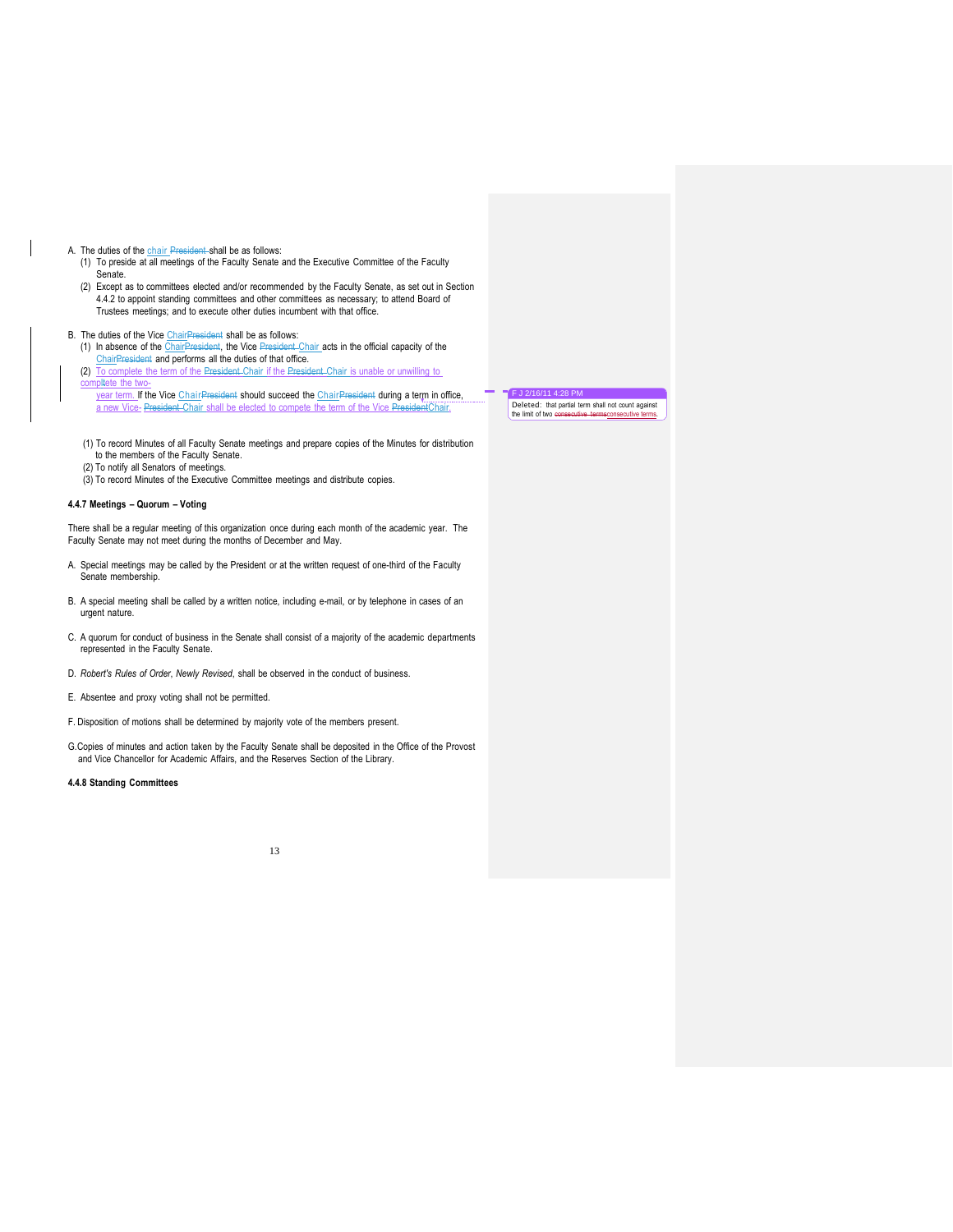The Standing Committees of the Faculty Senate shall be the: Constitution Committee; Education Policy Committee; Faculty Welfare Committee; Nominating Committee; New Programs and Curricula Committee; Academic Calendar Committee; and Faculty Handbook Committee. All of the standing committees present reports and recommend their committee actions to the Senate for approval. The duties of the standing committees are as follows:

- **A. Constitution Committee:** This committee shall review periodically the Constitution and make recommendations for necessary changes.
- **B. Education Policy Committee:** This committee shall study and recommend new policies or changes in existing policies relating to the academic programs of the University.
- **C. Faculty Welfare Committee:** This committee shall be concerned with matters pertaining to employment, appointments, tenure, benefits, and professional development.
- **D. Nominating Committee:** This committee shall consist of one member of the Faculty Senate from each of the colleges\schools and the library. This committee should submit a slate of nominations in April for Senate officers, school/college representatives to serve as faculty grievance committee members (Grievance and Hearing and Reconsideration), and Faculty Assembly delegates. In conjunction with the Executive Committee of the Senate, the Nominating Committee should identify faculty to be named to various university-wide committees to be appointed by the Chancellor, Provost**,** or a Vice Chancellor.
- **E. New Programs and Curricula Committee:** This committee shall review, analyze and approve all proposed curricular changes and new programs recommended by academic departments or other representative individuals or groups. The Senators from the School of Graduate Studies and the Library shall serve on the New Programs and Curricula Committee. Additionally, a representative from the Teacher Education Council will serve as an ex officio member of the committee.
- **F. Academic Calendar Committee:** This committee shall review the Academic Calendar each year to ascertain accuracy and fairness before the Calendar is officially printed. Its operations will be in accordance with The Code of the Board of Governors of the University of North Carolina (Section 400.1.6) which defines the number of class days per semester and reports the date for approved calendar submission – namely, October 15 for the following academic year.
- **G. Faculty Handbook Committee:** This committee shall review the *Faculty Handbook* annually and/or deliberate on issues pertaining to the Faculty Handbook as directed by the Senate and make recommendations to the Senate for approval of any changes deemed necessary to the Faculty Handbook. It is the responsibility of this committee to update the Faculty Handbook with changes approved by the Senate.

#### **4.4.9 Committee Appointments – Hearing and Reconsideration and Grievance**

Faculty appointed to the Faculty Hearing and Reconsideration Committee and the Faculty Grievance Committee have a duty to impartially consider the oral testimony and written evidence submitted at hearings. At committee meetings other than hearings, each committee may provide input that reflects the interest of the faculty. The (faculty) committee should submit and/or present a written report to the Faculty Senate of meetings other than hearings. Information should be presented in a timely manner.

14